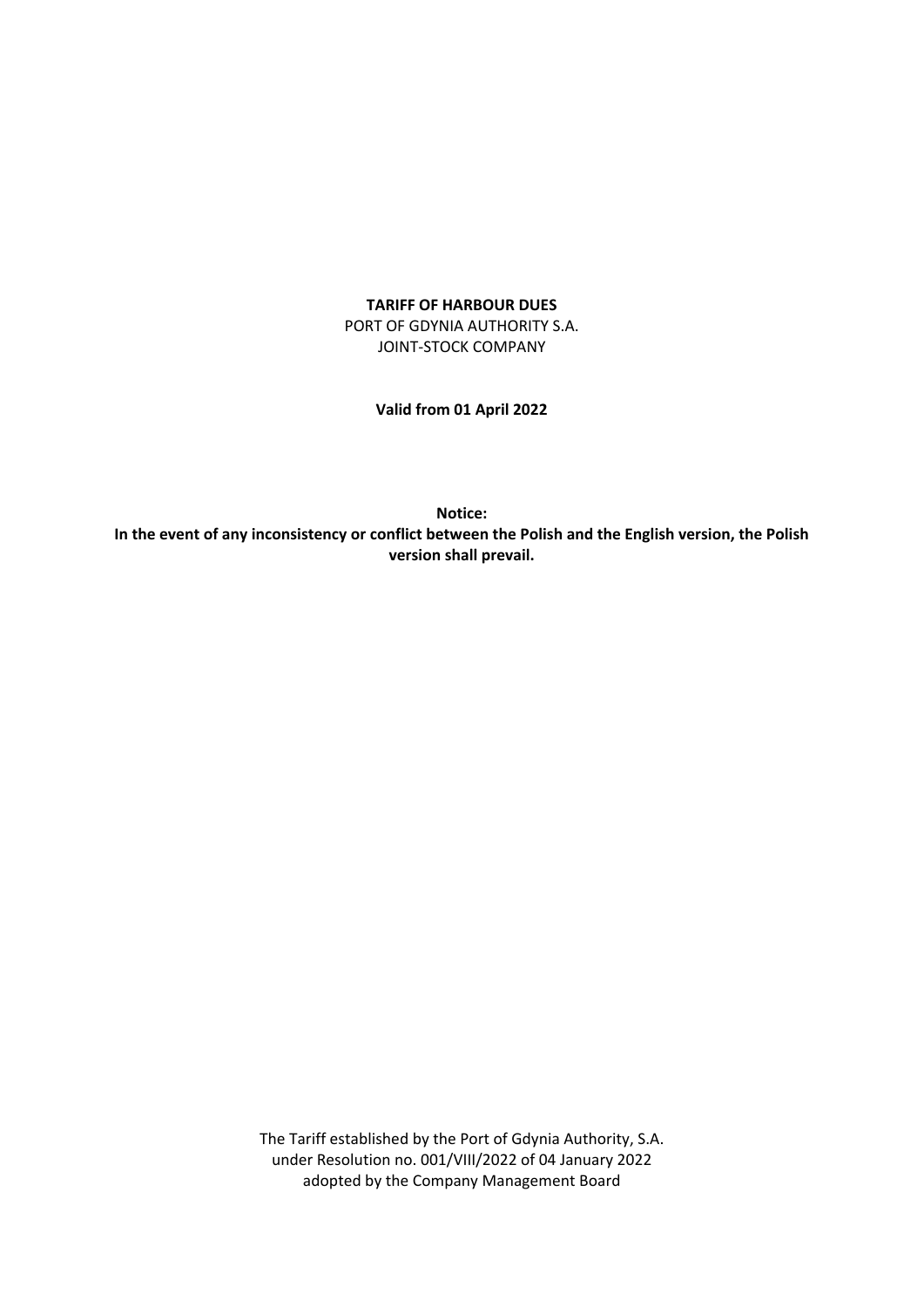# **TARIFF OF HARBOUR DUES** PORT OF GDYNIA AUTHORITY S.A.

#### ---------------

## **Contents:**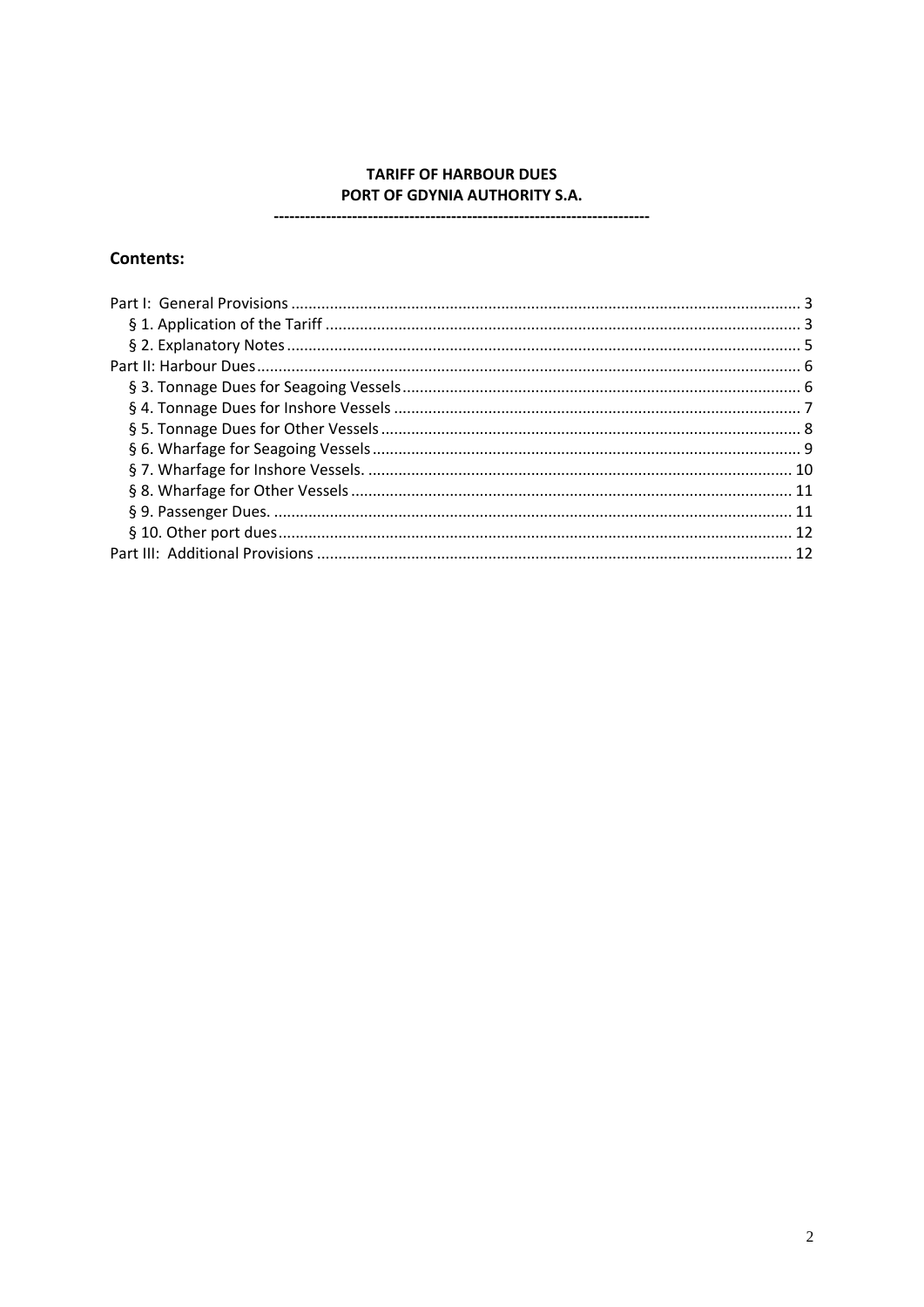# **Part I: General Provisions**

## **§ 1.**

## **§ 1. Application of the Tariff**

- <span id="page-2-1"></span><span id="page-2-0"></span>1. The Tariff specifies amounts of harbour dues charged for the use of port infrastructure, established by the Management Board of the Port of Gdynia Authority S.A., herein and after referred to as "Port", pursuant to Art. 8 of the Act on ports and sea harbours of 20.12.1996 with subsequent amendments and Regulation (EU) 2017/352 of 15 February 2017.
- 2. Rates of the Tariff are given in PLN.
- 3. Payments resulting from the Tariff are subject to financial regulations and provisions of the law of the Republic of Poland.
- 4. Payment shall be made 21 days at the latest after the date of invoice. Port declares, that invoices will be send via e-mail: [faktury@port.gdynia.pl](mailto:faktury@port.gdynia.pl)
- 5. Rates of the Tariff are net amounts. VAT will be added on all charges in accordance with Polish law.
- 6. If a total sum of harbour dues charged, payable for the single call according to the Tariff, amounts to less than 100.00 PLN, the user of the port infrastructure is obliged to pay the amount of 100.00 PLN.
- 7. Each vessel calling at the port shall be obliged to present the Port a General Declaration ( IMO FAL Form 1 ) before entering the port. This duty shall be performed by the ship's Master or an agent representing him and the contact person is the Port's Chief Dispatcher: [dyspozytor@port.gdynia.pl.](mailto:dyspozytor@port.gdynia.pl) The Declaration should contain the following information:
	- Name, IMO number and call sign of the ship;
	- Type of ship and her dimensions;
	- Ship's GT and DWT;
	- Name of the port the ship arrives from and the name of the port to which the ship proceeds;
	- Name of the shipowner / operator, agent and contact data;
	- Purpose for calling;
	- Quantity ( tons or units ) and type of cargo;
	- Dangerous goods declaration;
	- Validity for the certificate of financial guarantee tanker carrying more than 2,000 tons of oil;
	- Number of crew and passengers;
	- Names of quays or berths;
	- Detailed data of port's dues payer, including contact details of the payer (e-mail address for sending invoice and e-mail address for sending notice of payment);
	- Valid ESI Certificate.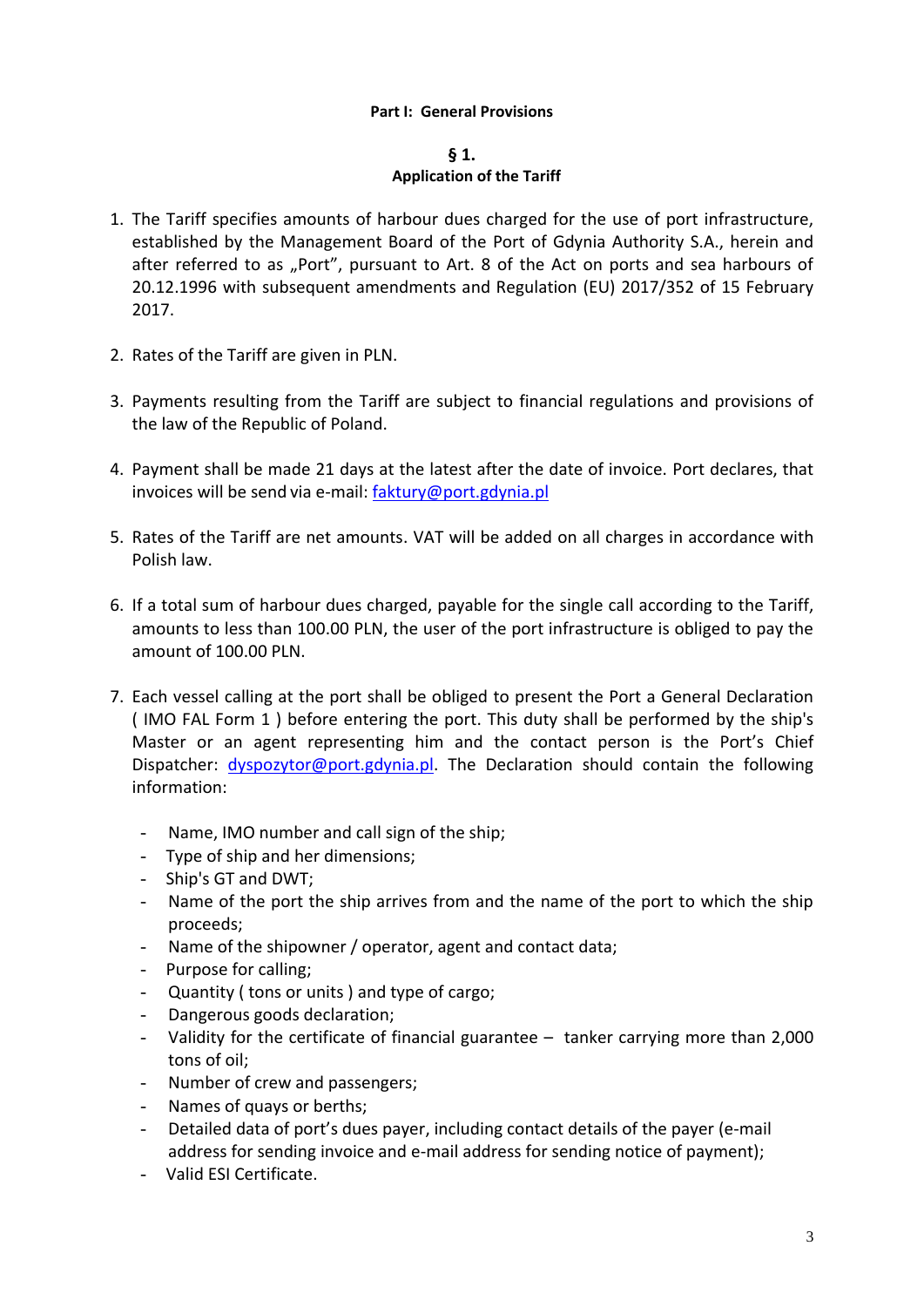Electronic form of the notification of entry/departure of the vessel is allowed via PCS-MM platform. Port of Gdynia Authority S. A. will publish an announcement about the date of the mandatory use of PCS-MM.

8. The conditions and charges for their reception are stipulated in the Resolution of the Port of Gdynia Authority S.A. Management Board on the conditions for the collection of waste and cargo residues from ships. The Resolution has been published at the web site: [www.port.gdynia.pl.](http://www.port.gdynia.pl/)

Seagoing vessels are obliged to provide information on waste on board via the Polish Harbour Information and Control System (PHICS) before entering the port. In case of change of that information during the stay in the port, appropriate correction should be sent to the Port's Main Dispatcher via e-mail: [dyspozytor@port.gdynia.pl](mailto:dyspozytor@port.gdynia.pl).

- 9. The basis for the establishment of the amount of harbour dues calculated per 1 GT shall be the relevant and valid International Tonnage Certificate or a valid ship safety certificate specifying the ship's gross tonnage (GT). This document should be delivered either by the ship's Master or by his agent.
- 10. In case of tankers with double bottom or with segregated ballast tanks (SBT), the basis for the calculation of the dues shall be the gross tonnage (GT) reduced by the volume of the double bottom or by the volume of segregated ballast tanks, as they are specified in:
	- recognized certificate ( IOPP Certificate);
	- International Tonnage Certificate.
- 11. If the vessel's tonnage certificate indicates various tonnages or if the vessel holds 2 tonnage certificates, then the basis for calculation of the port dues shall be the higher tonnage. In case it is not possible to specify the gross tonnage (GT):
	- a) For a seagoing vessel the tonnage and wharfage shall be charged on a vessel from her gross volume (V) calculated as a product of its total length (L), maximum breadth (B) and its draft as per summer mark (D). The result shall be rounded up to a full cubic meter according to the formula:  $1 \text{ GT} = 1.00 \text{ m}^3 \text{ V}$
	- b) For a harbour service and inland navigation vessels the tonnage due and wharfage shall be charged on the vessel's gross volume (V) calculated as a product of its total length (L), maximum breadth (B) and its vessel height (H). The result shall be rounded up to a full cubic meter according to the formula:  $1 \text{ GT} = 0.25 \text{ m}^3 \text{ V}$
	- c) For vessels with tonnage certificate given in GRT it is assumed for the purpose of port dues calculation that 1 GRT = 1 GT.
- 12. Ship's classification by Lloyd's Register of Shipping will be the reference for the determination of the ship's type, with the provision that general cargo vessels carrying only containers shall be treated as a container vessel. In case when the ship is not specified in LRS – the basis is other recognized and submitted Tonnage Certificate.
- 13. In case of vessels leaving a shipyard after conversion or repair, the basis for calculation of the port dues is the GT of the vessel as of the day of leaving the port.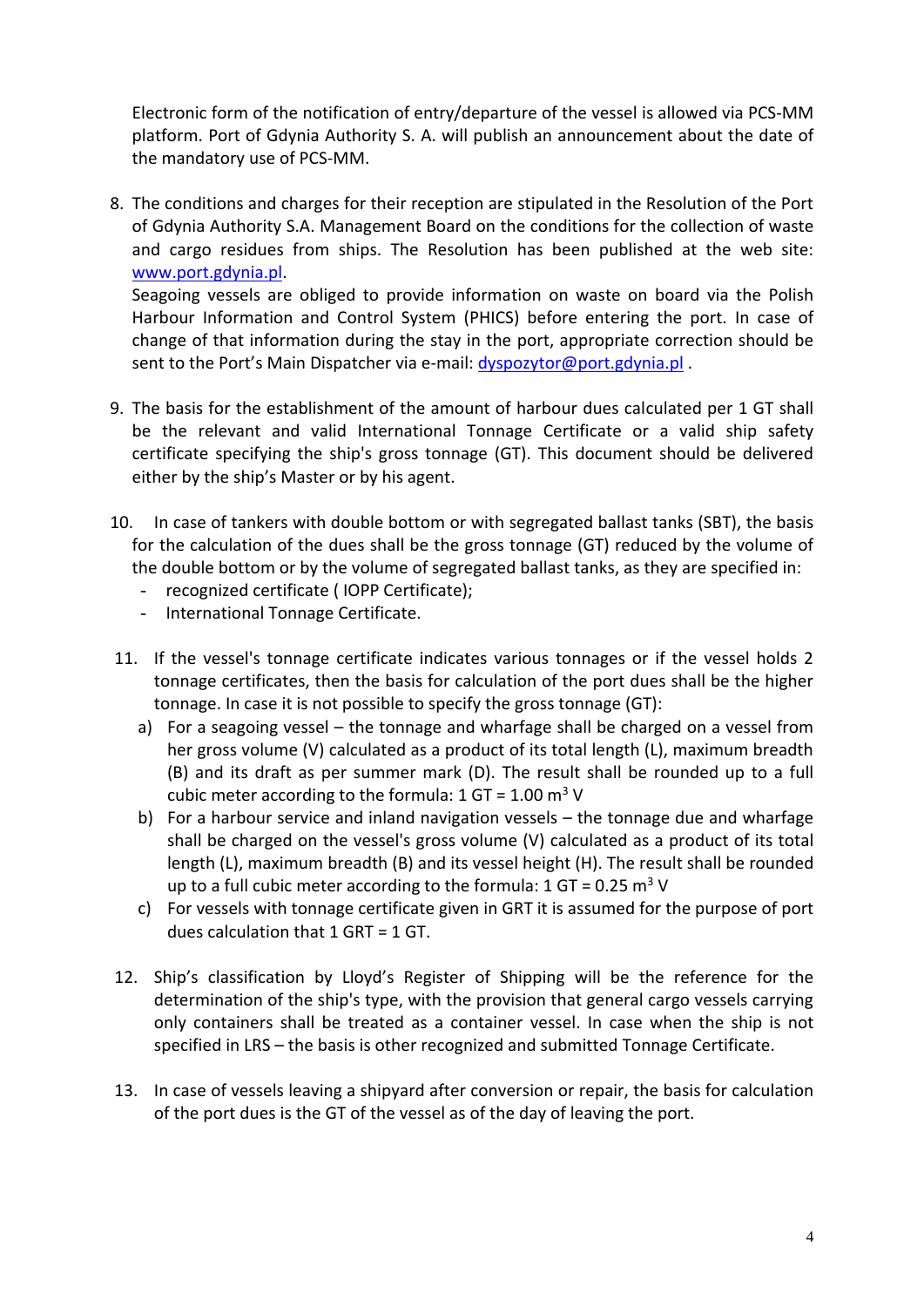- 14. Exemption from the payment of port dues according to Article 8, p.3 and 4 of the Act on port and harbours ( Official Journal of Laws of 09 IX 2019, item 1716 ).
- 15. Cruise vessel which did not call the port despite booking a berth will be charged a cancellation fee equal to 20% of due port fees (excluding passenger charge). The fee will not be charged in case of cancellation of the ship's call up to 72 hours before the announced arrival.

### **§ 2. § 2. Explanatory Notes**

<span id="page-4-0"></span>1. "Regular Line" – shipping line operating between Port of Gdynia and/or Polish or foreign ports, registered via e-mail: [handlowy@port.gdynia.pl](mailto:handlowy@port.gdynia.pl) and accepted by the Port of Gdynia Authority S.A. and performed according to a sailing schedule, established at least one calendar month in advance, except for cases of arrivals and departures of vessels exclusively with full and complete cargo, if such a carriage is performed under charter party agreement. Regular Line is formally registered after a trial period of 3 consecutive calls according to published sailing schedule.

Port of Gdynia Authority S.A. has the right to cancel the status of the Regular Line in case of no calls in the period of:

- 2 weeks for vessels calling Gdynia more or once a week,
- 3 months for vessels calling Gdynia less frequently than once a week,
- 6 months for vessels calling Gdynia at least once a quarter.
- 2. Shipowner can replace and/or add other vessels to the registered regular line. The names of these vessels should be notified to the Port in writing via e-mail address: dyspozytor@port.gdynia.pl - not later than 48 hours before the date of arrival.
- 3. "International measurement certificate" measurement certificate issued pursuant to the International Convention on Measurement of Ship Tonnage of 1969, drawn up in London on 23 June 1969 (Official Journal of Laws of 1983, no. 56, item 247) or pursuant to other international agreement concerning the matter, with Republic of Poland being the party thereof.
- 4. "Week", to be applied in the calculation of harbour dues whose amount depends on the frequency of the ships' callings at the port, shall mean the time period starting on Sunday at 23.00 and ending on the next Sunday at 23.00.
- 5. "Inshore navigation" navigation by sea in the Gulf of Gdansk, within the meaning of this tariff, limited by the line linking Hel with the point marking the Polish-Russian state border on the Vistula Spit. Within the meaning of this Tariff, bunkering barges performing bunkering only - voyages on the Szczecin / Świnoujście - Gdynia route are also considered Inshore navigation vessels.
- 6. ESI Certificate Environmental Ship Index identifies maritime ships that achieves better results in emission reduction than required by the current emission standards of the International Maritime Organization (IMO). The certificate is part of the World Ports Sustainability Program [\(www.environmentalshipindex.org\)](http://www.environmentalshipindex.org/).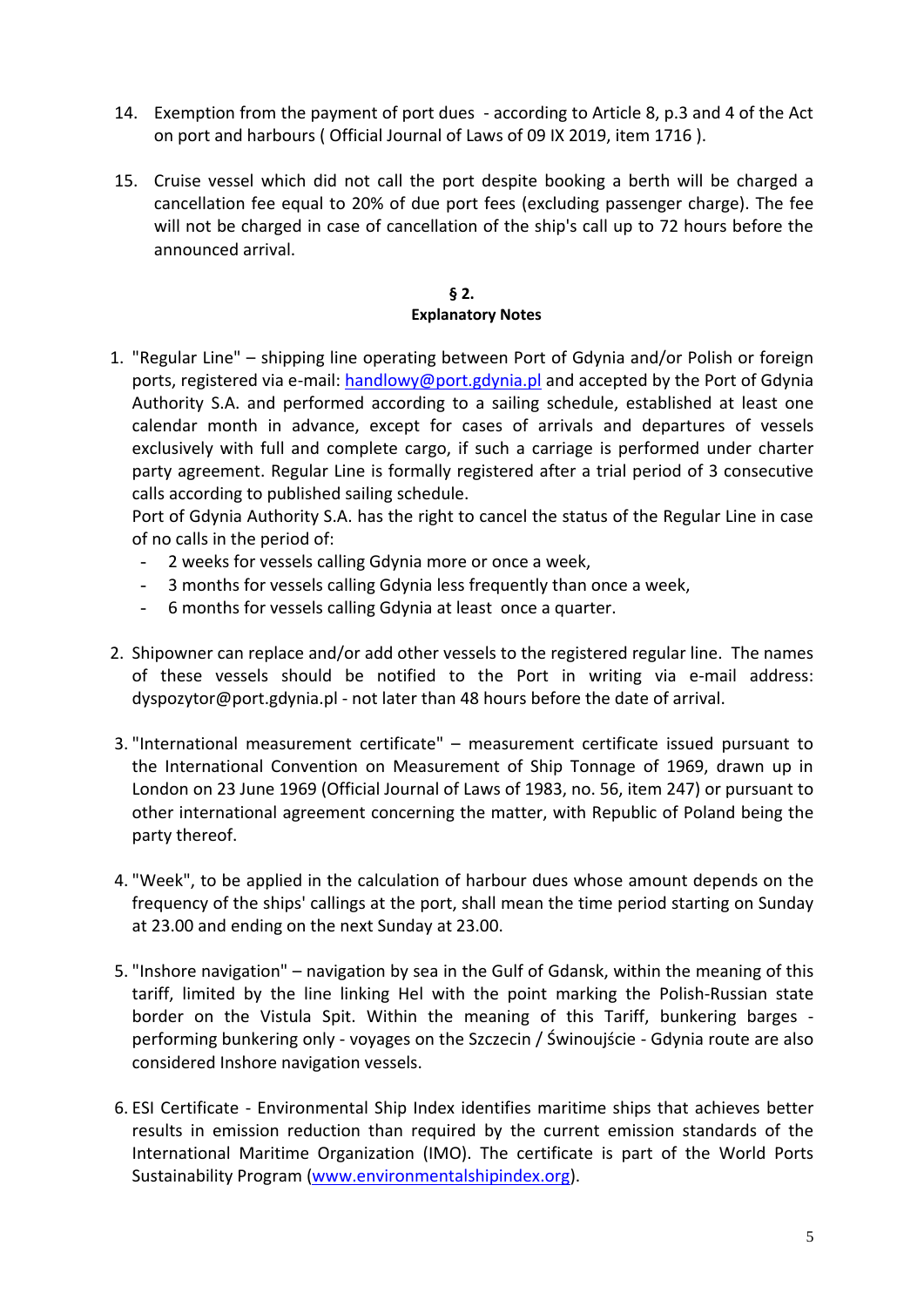- 7. PCS Port Community System, a neutral and open digital platform that integrates other already operated systems. It enables safe and intelligent exchange of data between private and public stakeholders of the Port of Gdynia in order to improve the cargo handling efficiency. Port of Gdynia Authority S.A. allows the use of PCS platform that is operated by Polski PCS Sp. z o.o.
- 8. PCS-MM a brokerage module of Port Community System a module is a part of PCS designed to shorten the time of formalities related to the entry of the ship into the seaport. The module is a digital platform designated for electronic data exchange related to ships' visits in the Port of Gdynia. It is a tool of digital support dedicated for port users such as ship's agents, ship's captains, shipowners, allowing a full re-usage of the data. The use of PCS-MM is possible after creating an access account that can be obtained by submitting an application at: [biuro@polskipcs.pl](mailto:biuro@polskipcs.pl).

## **Part II: Harbour Dues § 3. § 3. Tonnage Dues for Seagoing Vessels**

- No. No. Type and size of vessel **Amount of due** [PLN/1 GT] 1. Car carriers 0.78 2. General cargo vessels 2.45 3. Refrigerated vessels 2.50 4. Container vessels 0.94 5. "Ro-ro" vessels 1.09 6. Bulk carriers 2.61 7. Passenger vessels and the contract of the contract of the contract of the contract of the contract of the contract of the contract of the contract of the contract of the contract of the contract of the contract of the c 8. Ferries 0.59 9. Tankers 3.07 10. Tugs, pusher-tugs, push trains and towing trains 1.76 12. Other seagoing vessels 2.45
- <span id="page-5-1"></span><span id="page-5-0"></span>1. The following are the tonnage dues charged for:

- 2. Discount on the tonnage dues charged for seagoing vessels under regular lines calling at the port:
	- a) at least 12 times a week is 60%,
	- b) at least 8 times a week is 55%,
	- c) at least 6 times a week is 50%,
	- d) at least 4 times a week is 45%,
	- e) 3 times a week is 35%,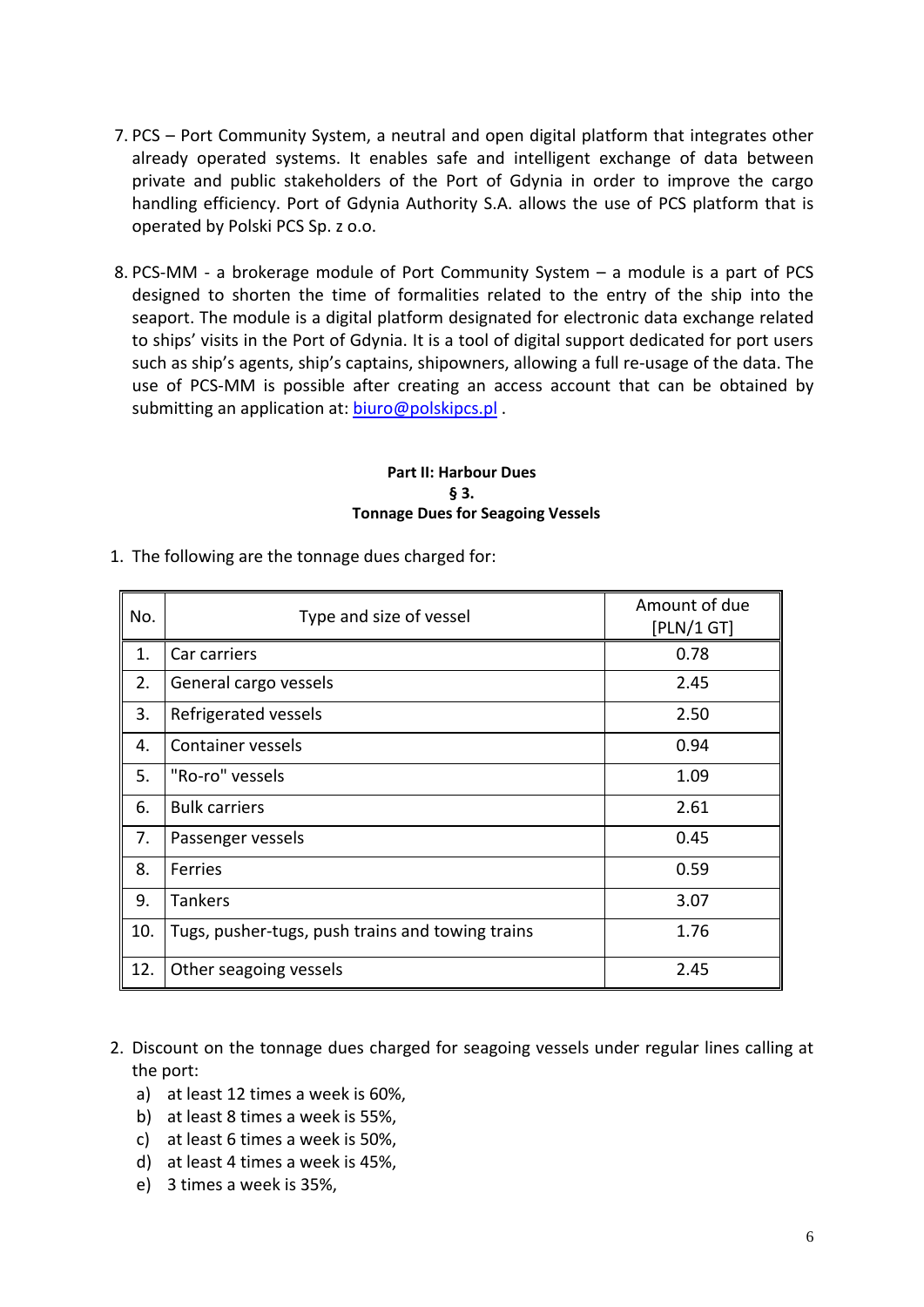- f) twice a week is 30%,
- g) once a week is 25%,
- h) less frequently than once a week, but at least once a month is 20%,
- i) at least once a quarter is 10%

of the relevant due specified above (§3, section 1). The discount is calculated jointly for all units employed within a given regular line operating under one brand name.

- 3. Discount on the tonnage due charged for the passenger vessels (§3, section 1, item no. 7):
	- a)  $20\%$   $2^{\text{nd}}$  and  $3^{\text{rd}}$  call,
	- b)  $40\%$  4<sup>th</sup> and 5<sup>th</sup> call,
	- c)  $50\%$   $6<sup>th</sup>$  and more calls.

The reduction is granted for the same vessel calling port in the calendar year.

- 4. For the seagoing vessels which are newly built and for the vessels calling at the port or at a shipyard with the purpose of repair, conversion, demolition, shipbreaking, refuelling, replenishment of provisions or equipment materials or crew replacement and which do not perform any commercial activities - if their stay in the port or shipyard is limited to the time necessary to perform the above mentioned operations - the amount of due charged is 25 % of the relevant rate specified in section 1 above. The provisions of sections 2, 3 above shall not apply.
- 5. For the seagoing vessels calling for a stay in port without performing any commercial activities, the amount of due charged shall be 75 % of the rate specified in Section 1 above. The provisions of sections 2, 3, 4 above shall not apply.
- 6. The seagoing vessels which perform commercial activities in the port and then go to a shipyard or the other way round, shall be charged the full tonnage due, taking into account appropriate discounts for registered regular line.

# **§ 4. § 4. Tonnage Dues for Inshore Vessels**

<span id="page-6-0"></span>1. The following are the rates of tonnage dues charged for inshore vessels:

| No. | Type and size of vessel                      | Amount of due<br>[PLN/1 GT] |
|-----|----------------------------------------------|-----------------------------|
| 1.  | Tugs and pusher-tugs                         | 1.76                        |
| 2.  | Barges and pontoons $-$ no propulsion        | 0.10                        |
| 3.  | Barges with propulsion                       | 0.20                        |
| 4.  | <b>Bunkering barges</b>                      | 0.30                        |
| 5.  | Cutters and fishing boats less than 35m long | 0.00                        |
| 6.  | Other vessels                                | 0.20                        |

2. Annual tonnage dues are charged for vessels permanently employed in the port and operating within the harbour and within the Gdansk Bay. The ship owner/operator should declare such vessels by the end of December of the preceding year at the latest, in order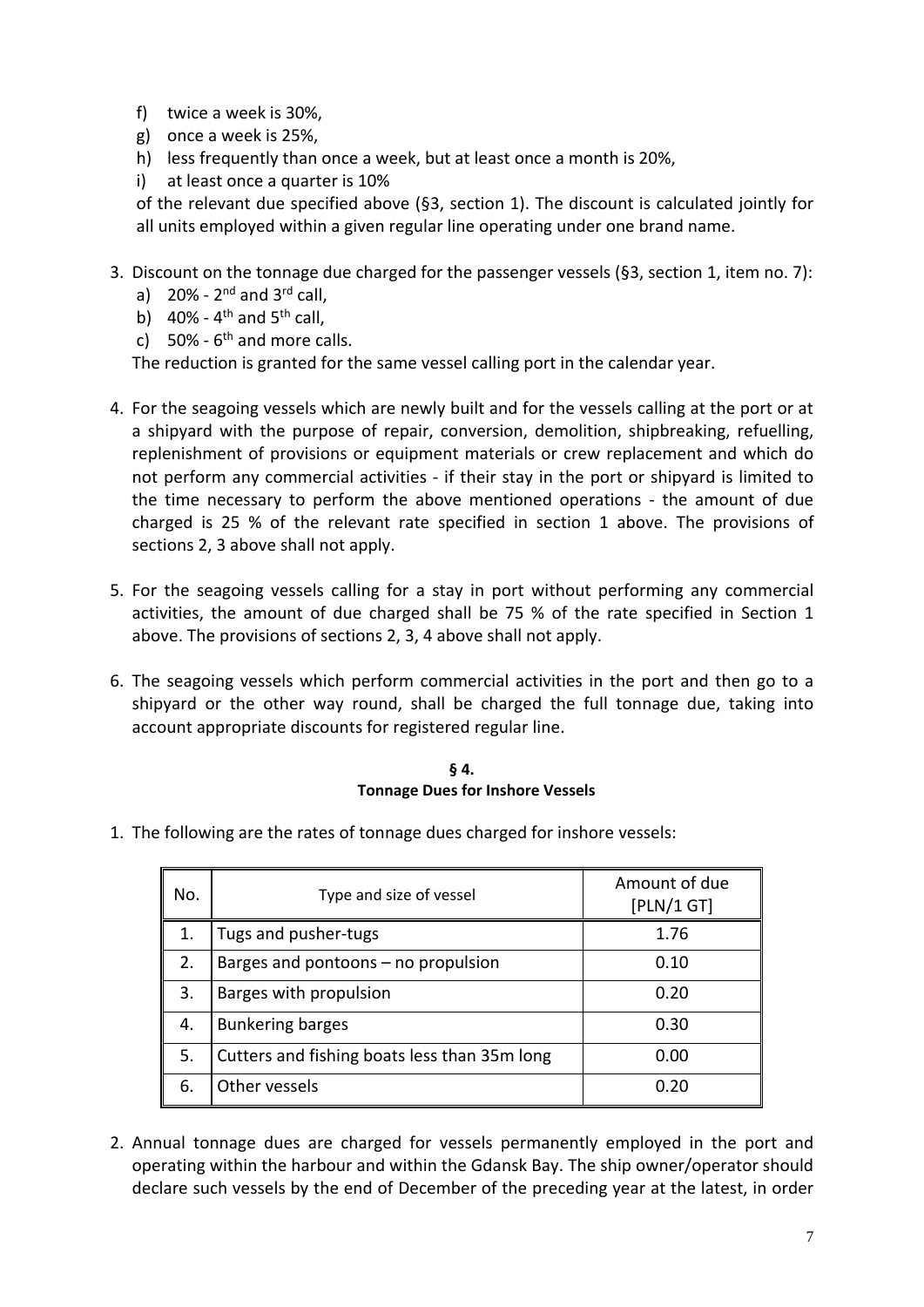to establish a relevant rate of tonnage due. Each additional vessel commencing permanent employment at the Port of Gdynia, during the calendar year, may be notified for the annual flat-rate of tonnage due.

- 3. Annual tonnage dues do not apply to commercial calls in the international traffic.
- 4. For passenger vessels of a tonnage of below 1,000 GT and for vessels mentioned in section 2 above, the amount of the annual tonnage due is established at 30 times equal to one-time due as specified in § 3 section 1 item no. 7 and in § 4 section 1, respectively.
- 5. One-time tonnage dues are paid by vessels other than those mentioned in Section 2 and 4 above.

**§ 5. § 5. Tonnage Dues for Other Vessels** 

<span id="page-7-0"></span>The following are tonnage dues charged for vessels calling at the port with the purpose other than commercial:

| No. | Type and size of vessel           | Exclusive purpose of calling at the<br>port                | Amount of due<br>[PLN/1 GT] |
|-----|-----------------------------------|------------------------------------------------------------|-----------------------------|
| 1.  | Each vessel                       | Shelter from bad weather                                   | 0.00                        |
| 2.  | Each vessel                       | Medical assistance to a sick crew<br>member or a passenger | 0.00                        |
| 3.  | Each vessel                       | Performing of an official courtesy call                    | 0.00                        |
| 4.  | Inshore vessels                   | Repair, rebuilding, demolition or<br>shipbreaking          | 0.00                        |
| 5.  | Inshore vessels                   | Refuelling, replenishment of<br>materials or equipment     | 0.00                        |
| 6.  | Each vessel less than 6<br>m long | In any case                                                | 0.00                        |
| 7.  | Research and training<br>vessels  | In any case excluding commercial<br>voyages                | 0.00                        |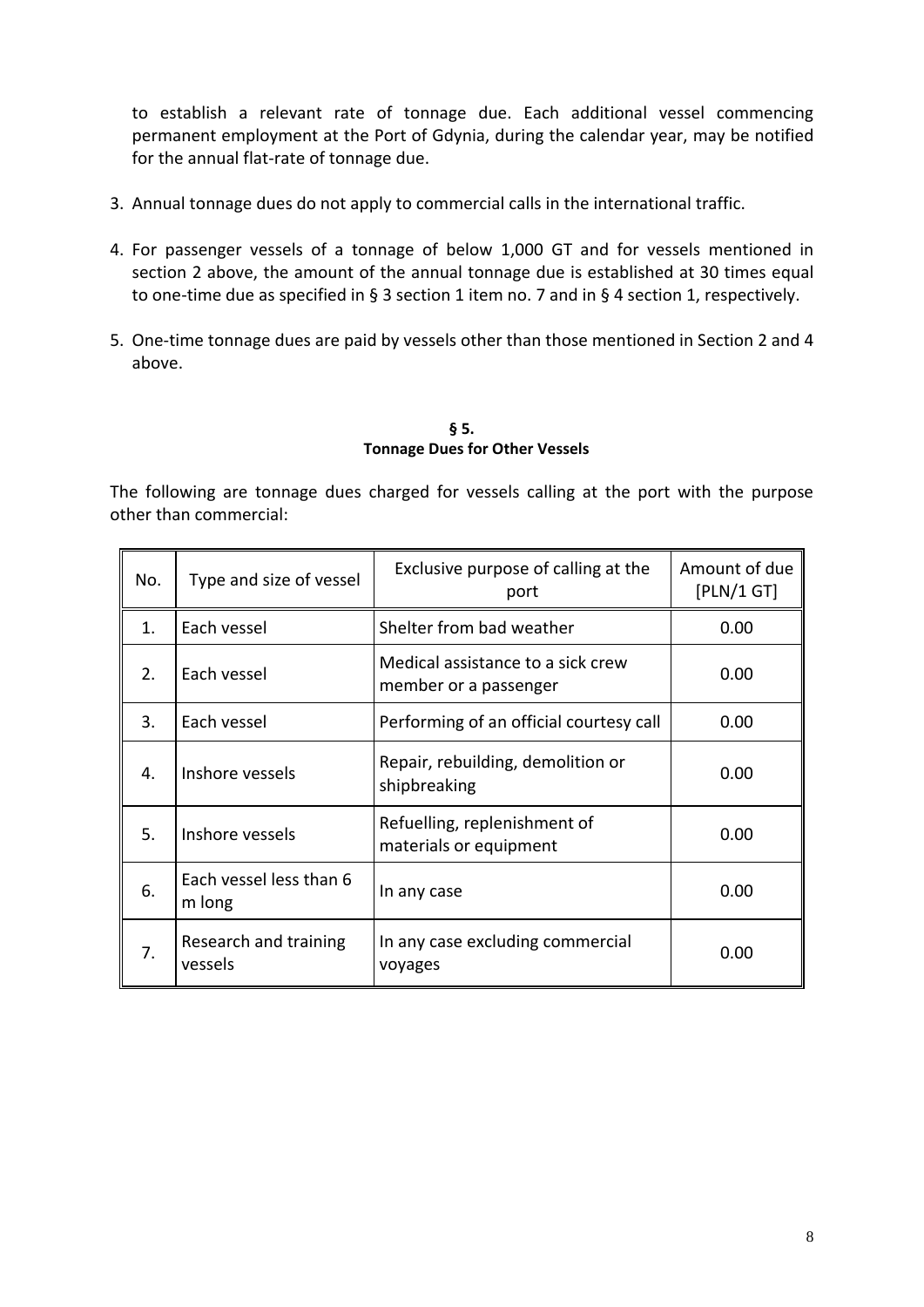## **§ 6. § 6. Wharfage for Seagoing Vessels**

<span id="page-8-0"></span>1. The following is wharfage for:

| No. | Type and size of vessel                                       | Time of using of port facilities                                                                                                           | Amount of due<br>[PLN/1 GT]                                     |
|-----|---------------------------------------------------------------|--------------------------------------------------------------------------------------------------------------------------------------------|-----------------------------------------------------------------|
| 1.  | Ferries, "ro-ro" ships,<br>car carriers, passenger<br>vessels | For the time of using the wharf for<br>operational or commercial purpose<br>and for the 12 hours prior and the first<br>4 hours after that | 0.20                                                            |
| 2.  | Other vessels                                                 | For the time of using the wharf for<br>operational or commercial purpose<br>and for the 12 hours prior and the first<br>4 hours after that | 0.53                                                            |
| 3.  | Each vessel                                                   | For each commenced 4 hour-period<br>after 4 hours passed from the time of<br>completion of operational or<br>commercial operations         | 0.20                                                            |
| 4.  | Each vessel                                                   | For the time of using the wharf above<br>12 hours prior commencing of<br>operational or commercial operations                              | 20.00 PLN/1m of<br>total length<br>(LOA)/ each<br>commenced day |

- 2. Discount on the wharfage charge for seagoing vessels under regular lines calling at the port:
	- a) at least 12 times a week is 60%,
	- b) at least 8 times a week is 55%,
	- c) at least 6 times a week is 50%,
	- d) at least 4 times a week is 45%,
	- e) 3 times a week is 35%,
	- f) twice a week is 30%,
	- g) once a week is 25%,
	- h) less frequently than once a week butat least once a month is 20%,
	- i) at least once a quarter is 10%

of the relevant rate specified above (§ 6, section 1, item no. 1-3). The discount is calculated jointly for all units employed within a given regular line operating under one brand name.

- 3. For newly built vessels and vessels calling at the port with the purpose of repair, rebuilding, demolition, shipbreaking, but which do not perform any commercial activities - if their stay in the port is limited to the time necessary to perform the above mentioned operations - the amount of due charged is 25 % of the relevant rate specified in section 1 above. The provisions of the section 2 above shall not apply.
- 4. For ships calling at the port with the purpose of refuelling, replenishment of provisions or equipment materials, or crew replacement, but which do not perform any commercial activities – if their stay in the port is limited to the time necessary to perform the above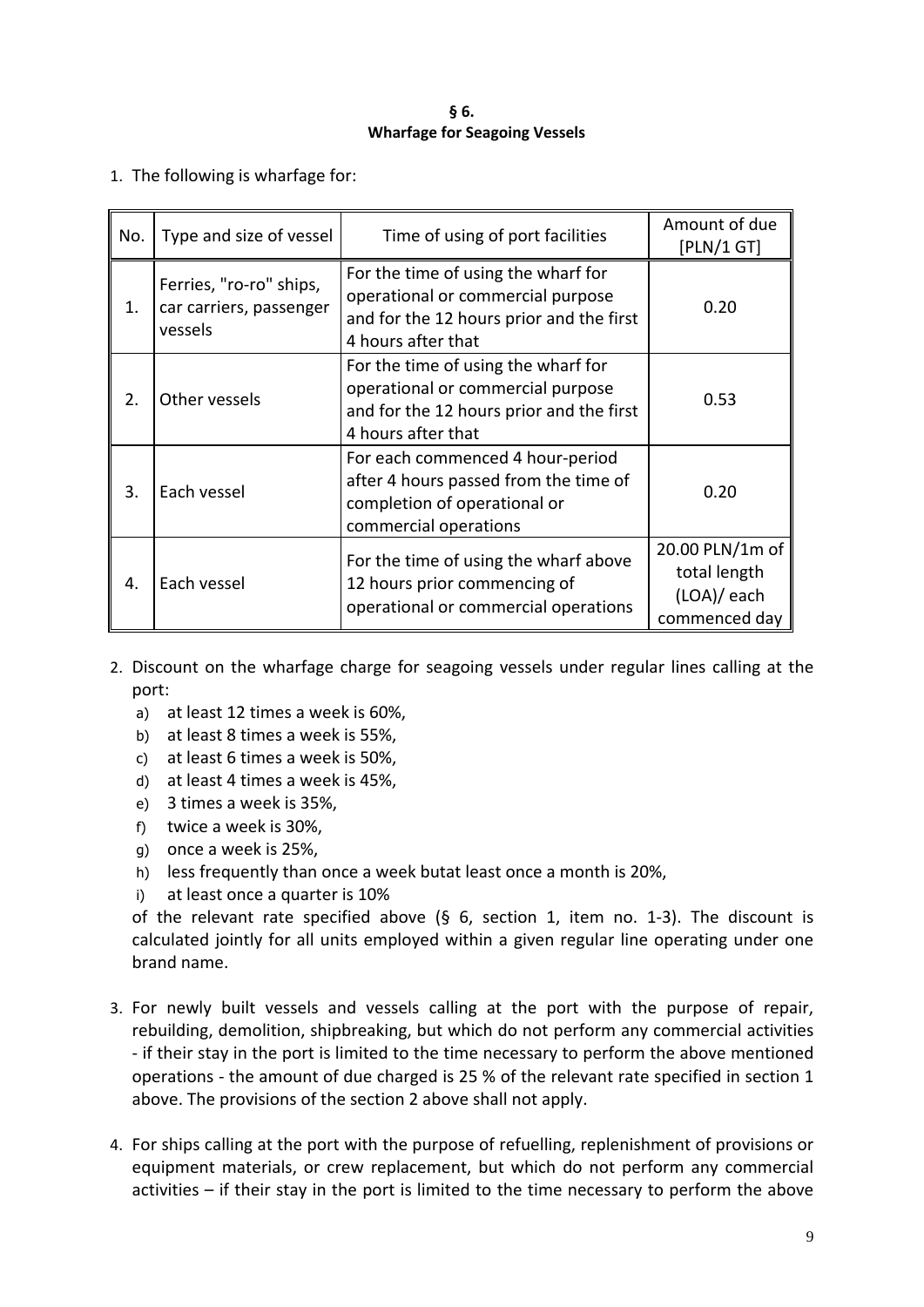mentioned operations, but no longer than 120 hours – the amount of due charged is 25% of the relevant rate specified in section 1 above. The provisions of the section 2 above shall not apply.

Conditions of ship's stay at a wharf above mentioned period – according to section 1, item no.4.

- 5. When a vessel in port, during loading/unloading operations, uses quays or berths owned by the Port and by any other owner, the amount of wharfage charged by the Port is 50 % of the relevant rate mentioned in section 1 above.
- 6. For vessels calling with the exclusive purpose to stay in port and not to perform any commercial activities, the amount of due charged is 75 % of the rate specified in section 1 above. The provisions of sections 2, 3, 4, 5 above shall not apply.
- 7. Conditions of ship's stay at a wharf or at a berth owned by the Port can be agreed under civil law agreement between the Port and port facilities' user.

# **§ 7. § 7. Wharfage for Inshore Vessels.**

<span id="page-9-0"></span>1. The following is wharfage for inshore vessels:

| No. | Type and size of vessel                                 | Amount of due<br>[PLN/1 GT] |
|-----|---------------------------------------------------------|-----------------------------|
|     | Tugs and pusher-tugs                                    | 0.10                        |
|     | Barges, scows and pontoons - no propulsion              | 0.10                        |
| 3.  | Barges and scows with propulsion                        | 0.10                        |
| 4.  | Bunkering barges (performing only bunkering operations) | 0.10                        |
|     | Other vessels                                           | 0.10                        |

- 2. Annual wharfage is charged for inshore vessels permanently employed in the port and operating within the harbour and within the Gdansk Bay. The ship owner/operator should declare such vessels by the end of December of the preceding year at the latest, in order to establish a relevant rate of an annual wharfage due. Each additional vessel commencing permanent employment at the Port of Gdynia, during the calendar year, may be notified for the annual flat-rate of wharfage.
- 3. For passenger vessels of a tonnage below 1,000 GT and for vessels mentioned in section 2 above, the amount of the annual wharfage is established at 30 times one-time due as specified in § 6 section 1 item no. 1 and in § 7 section 1, respectively.
- 4. One-time wharfage is paid by vessels other than those mentioned in section 2 and 3 above.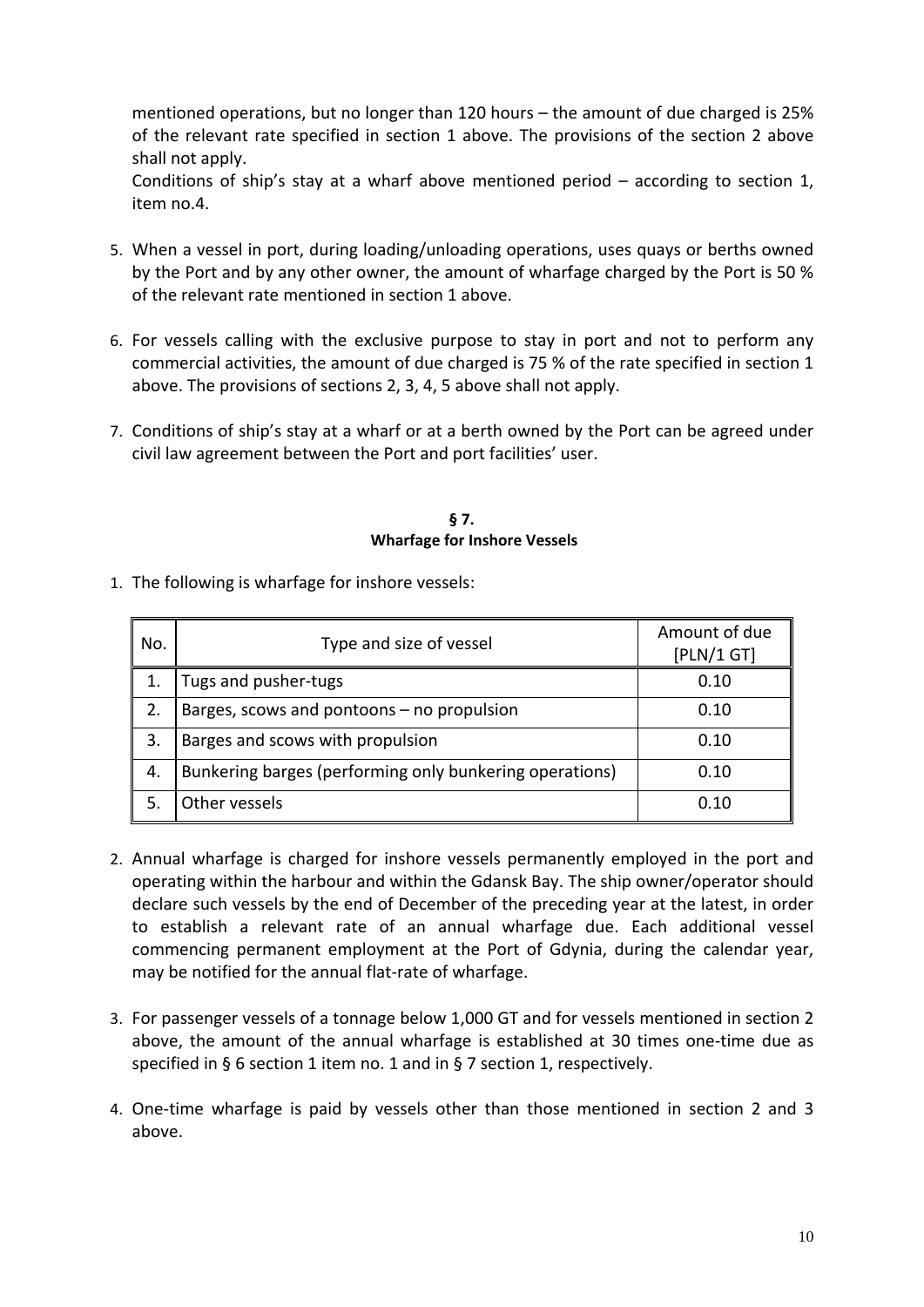5. Annual and one-time wharfage shall apply to vessels staying at wharf for up to 4 hours after completion of their operations. If an inshore vessel stays at wharf after that time, this shall be treated as a stay in port. The conditions for a stay of an inshore vessel at a wharf or at berth owned by the Port can be agreed under civil law agreement between the Port and ship's owner/operator.

# **§ 8. § 8. Wharfage for Other Vessels**

<span id="page-10-0"></span>The following is wharfage charged for vessels calling at the port with the purpose other than commercial:

| No. | Type and size of vessel           | Exclusive purpose of calling at the port                   | Amount of due<br>[PLN/1 GT] |
|-----|-----------------------------------|------------------------------------------------------------|-----------------------------|
| 1.  | Each vessel                       | Shelter from bad weather                                   | 0.00                        |
| 2.  | Each vessel                       | Medical assistance to a sick crew<br>member or a passenger | 0.00                        |
| 3.  | Each vessel                       | Performing of an official courtesy call                    | 0.00                        |
| 4.  | Inshore vessels                   | Repair, rebuilding, demolition or<br>shipbreaking          | 0.00                        |
| 5.  | Inshore vessels                   | Refuelling, replenishment of materials<br>or equipment     | 0.00                        |
| 6.  | Each vessel less than 6 m<br>long | In any case                                                | 0.00                        |
| 7.  | Research and training<br>vessels  | In any case excluding commercial<br>voyages                | 0.00                        |

#### **§ 9. § 9. Passenger Dues.**

<span id="page-10-1"></span>1. The following are the passenger dues:

| No. | Type and size of vessel                                               | Amount of due<br>[PLN/passenger] |
|-----|-----------------------------------------------------------------------|----------------------------------|
| 1.  | <b>Ferries</b>                                                        | 5.10                             |
| 2.  | Passenger vessels and other vessels of a tonnage of over<br>1,000 GT  | 5.10                             |
| 3.  | Passenger vessels and other vessels of a tonnage of below<br>1,000 GT | 2.40                             |
| 4.  | Each inshore vessel of a tonnage of below 1,000 GT                    | 0.00                             |

2. The amount of the passenger due shall be calculated on the basis of the number of passengers listed on the passenger list. Transit passenger on a cruise ship is counted once.